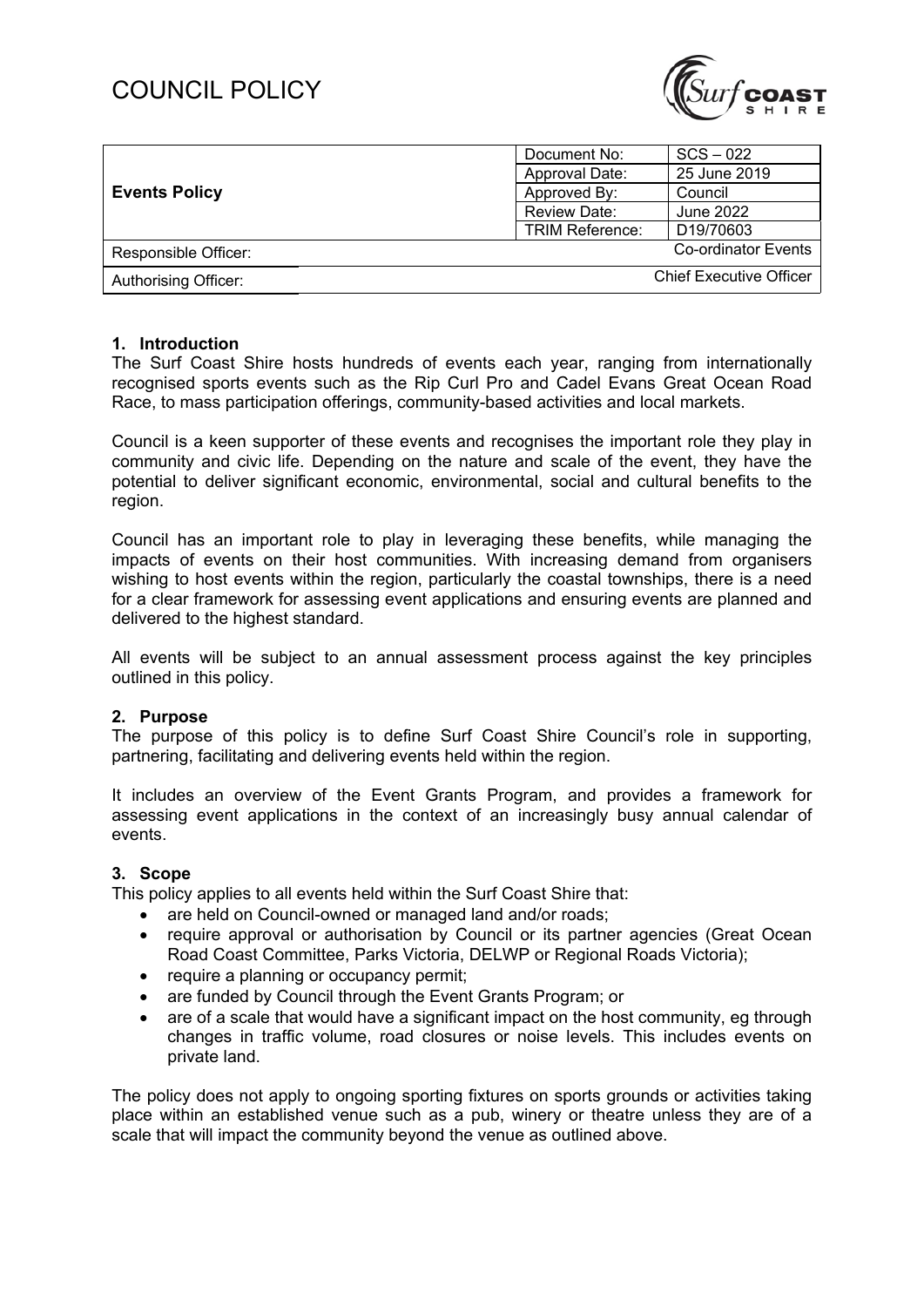

## **4. Definition**

For the purpose of this policy, an event is defined as any planned activity where any permanent or temporary structure, open area or road area, will contain a number of persons greater than that normally found in that area or location at one time.

## **5. Council's role in Events**

Council aims to achieve the largest net benefit for residents and ratepayers from its involvement in events across the Shire. It will achieve this by:

- Providing a streamlined process for managing event-related enquiries
- Managing an effective event application process
- Providing advice and support to event organisers, particularly where the event is not well established, or is run on a voluntary basis for community benefit
- Monitoring and evaluating the success of events
- Co-ordinating Community Impact Advisory Committee (multi-agency) meetings to facilitate communication between event organisers, land managers and key emergency service agencies
- Assisting event organisers in developing and delivering community engagement plans, particularly for events involving road closures and other changed traffic conditions
- Identifying and assisting event organisers in developing local business integration opportunities
- Leveraging events to promote Surf Coast Shire's values and brand
- Leveraging events to increase visitor yield (length of stay and expenditure)
- Co-ordinating post-event debriefs for events involving significant impact on host communities, particularly those requiring changed traffic conditions
- Funding events through the Event Grants Program

The *Surf Coast Shire Events Guide* outlines all expectations on event organisers in relation to the planning, approval, delivery and reporting on the event.

In addition, all event organisers must adhere to Council's policies and guidelines relating to events, including the Plastic Wise Policy and Child Safe Policy.

## **6. Event application process**

Event organisers wishing to conduct an event on land owned and/or controlled by Surf Coast Shire Council or Great Ocean Road Coast Committee (GORCC) must submit an online event application using Council and GORCC's shared portal.

The application should be submitted no less than six months prior to the event date. A Council officer will contact the applicant within one week of receiving the application, to discuss the proposal and assess the suitability of the event based on the principles outlined below.

The processing time will vary depending on the complexity of the application and size of the event.

## **7. Road Closures**

Events requiring road closures or a traffic management plan require a longer lead-time and may be subject to approval from a Council Traffic Engineer. Council officers may consult with other agencies, including Victoria Police and Regional Roads Victoria, in considering applications and applying conditions for on-road events.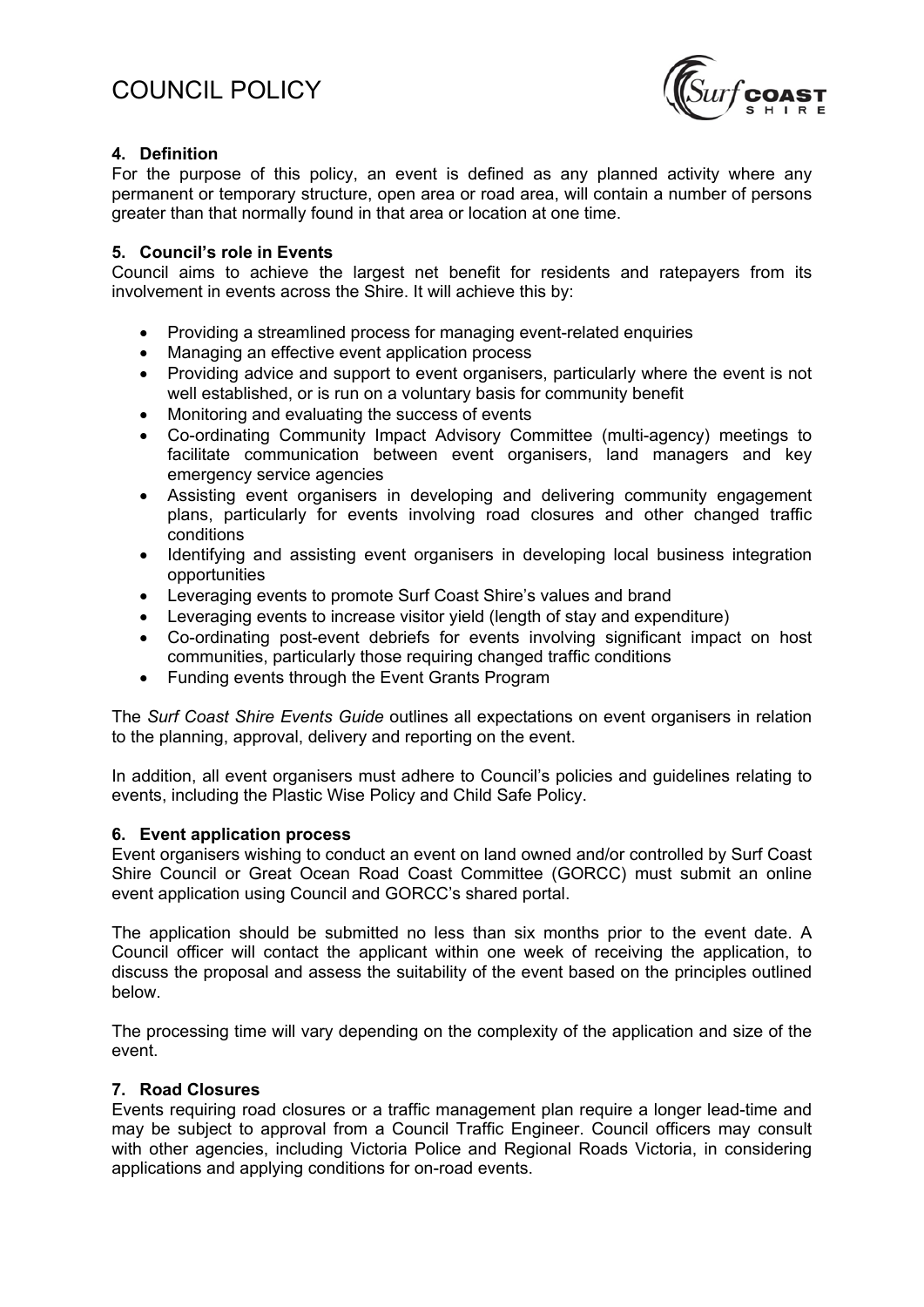## COUNCIL POLICY



Any event requiring a road closure must commence discussions with Council at least twelve months prior to the event being held.

## **8. Key Principles**

When assessing an event application, Council officers apply the following principles:

- 8.1 Event activity suitability how well the type of activity planned fits with the proposed venue and surrounding facilities
- 8.2 Event location suitability factors such as the size of the event and alignment (or otherwise) with other events held in the location and surrounding areas will be considered
- 8.3 Purpose a clear explanation of why the event is being proposed
- 8.4 Audience a clearly defined target audience
- 8.5 Demonstrated capacity the experience of the event organiser in relation to the scale of the event
- 8.6 Timeframes whether sufficient time has been allowed to gain approval from all relevant agencies
- 8.7 Local business integration opportunities for local business integration and involvement
- 8.8 Environment a commitment and sensitivity to the environment, our local communities and the level of host community tolerance for events
- 8.9 Calendar management managing the geographic spread of events to alleviate impact on host communities, and encouraging major events to be held in the off-peak period, to maximise economic benefit and minimise impacts

#### **9. Approval**

Once all necessary applications and documentation have been approved, the event organiser will be issued with an event authorisation.

## **10. Event Grants Program**

Council delivers an annual Event Grants Program, available to organisers of not-for-profit and commercial events held within the Surf Coast Shire.

The program offers three different streams:

- Community Events may be held at any time of year; maximum grant \$5,000
- Major Events must be held in the off-peak period; maximum grant \$10,000
- Signature Events must be held in the off-peak period; funding level based on business case assessment by Council Officers and budget considerations

For further information, refer to Council's *Event Grants Program Guidelines*.

#### **11. References**

| Related policies/procedures/guidelines                                        | <b>External Documents</b>                                                            |
|-------------------------------------------------------------------------------|--------------------------------------------------------------------------------------|
| Surf Coast Shire Council<br>Plan<br>$\bullet$<br>2017-2021                    | Community Impact Advisory Committee<br>$\bullet$<br>(CIAC) - Terms of Reference      |
| <b>Surf Coast Shire Events Guide</b><br>٠                                     | <b>Great Ocean Road Closure Guidelines</b><br>$\bullet$                              |
| <b>Event Grants Program Guidelines</b><br>٠                                   | Great Ocean Road Coast Committee<br>$\bullet$                                        |
| <b>Online Event Application</b><br>٠                                          | (GORCC) Events Policy                                                                |
| Surf Coast Shire Plastic Wise Policy<br>$\bullet$<br>for Festivals and Events | Building Act 1993 and the<br><b>Building</b><br>$\bullet$<br><b>Regulations 1993</b> |
| <b>Bells Beach Event Policy</b><br>$\bullet$                                  | • Safe & Healthy<br>Crowded<br>Places                                                |
| Management Policy and Procedure:<br>$\bullet$                                 | Handbook (2018)                                                                      |
| Code Red & Extreme Fire Danger                                                | Energy Safe Victoria<br>$\bullet$                                                    |
| Preparedness                                                                  | <b>Public Transport Victoria</b><br>$\bullet$                                        |